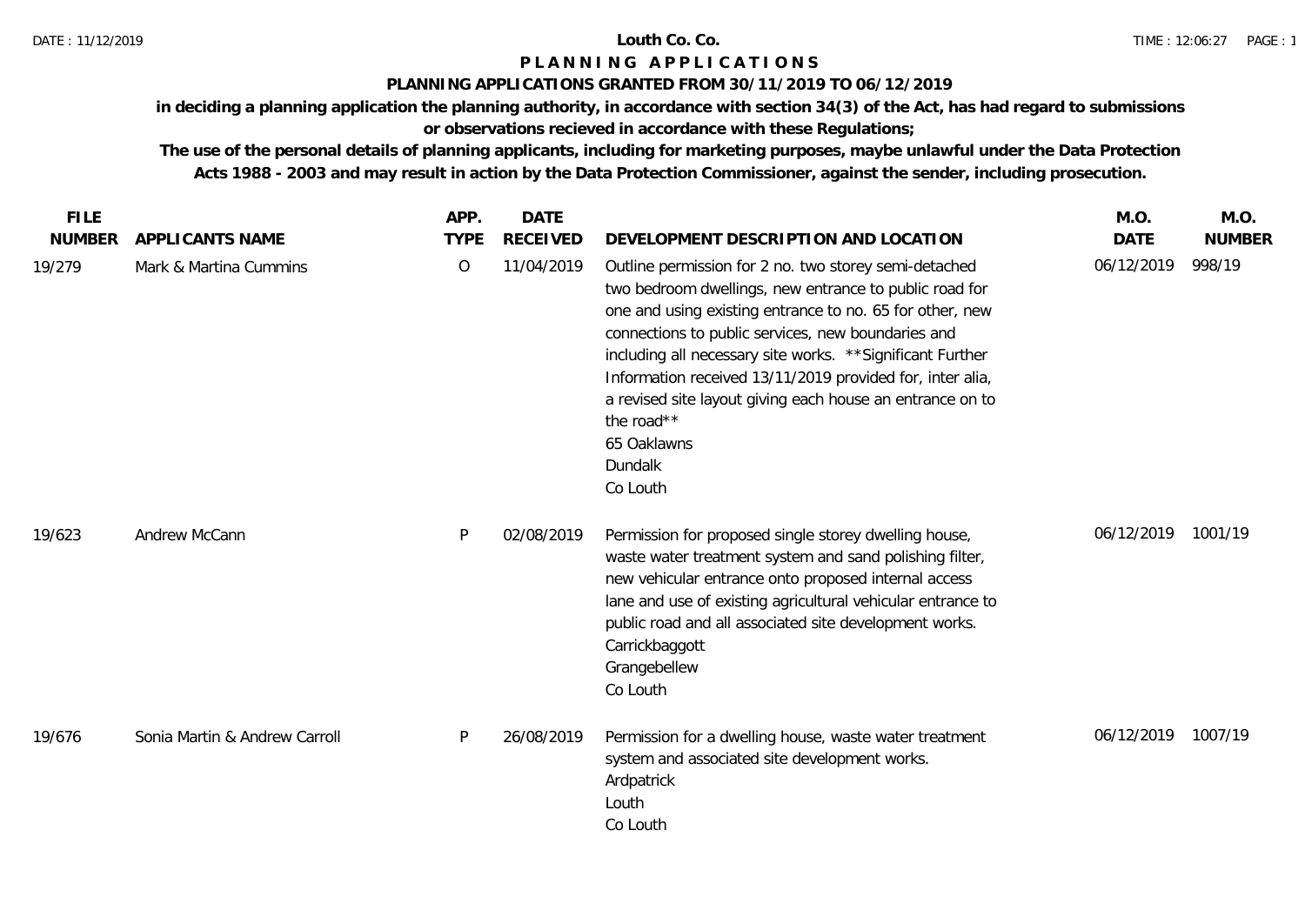### **PLANNING APPLICATIONS GRANTED FROM 30/11/2019 TO 06/12/2019**

**in deciding a planning application the planning authority, in accordance with section 34(3) of the Act, has had regard to submissions** 

# **or observations recieved in accordance with these Regulations;**

| <b>FILE</b>   |                           | APP.        | <b>DATE</b>     |                                                                                                                                                                                                                                                                                                                          | M.O.        | M.O.          |
|---------------|---------------------------|-------------|-----------------|--------------------------------------------------------------------------------------------------------------------------------------------------------------------------------------------------------------------------------------------------------------------------------------------------------------------------|-------------|---------------|
| <b>NUMBER</b> | APPLICANTS NAME           | <b>TYPE</b> | <b>RECEIVED</b> | DEVELOPMENT DESCRIPTION AND LOCATION                                                                                                                                                                                                                                                                                     | <b>DATE</b> | <b>NUMBER</b> |
| 19/687        | Sylvia Teelin             | P           | 27/08/2019      | Permission for development to consist of conversion of<br>existing barn to living accommodation, extension to<br>same, install new wastewater treatment system and<br>percolation area and all associated site works.<br>** Significant Further Information received 19/11/2019 **<br>Paughanstown<br>Ardee<br>Co. Louth | 06/12/2019  | 1011/19       |
| 19/720        | Mary and William Sullivan | P           | 04/09/2019      | Permission to construct a farm entrance into our land<br>from the public road. The development will include the<br>termination of the 2 existing farm entrances along with<br>the ancillary site development works.<br>Drogheda Road<br>Collon<br>Co Louth                                                               | 06/12/2019  | 1000/19       |
| 19/746        | Peter Farrell             | P           | 16/09/2019      | Permission for: (a) Construction of milking parlour &<br>collecting yard with underground slatted tank; (b)<br>Erection of external milk tank, meal bin and water<br>storage tank and all associated site works.<br>Mellifont Abbey<br>Collon<br>Drogheda<br>Co Louth                                                    | 06/12/2019  | 1017/19       |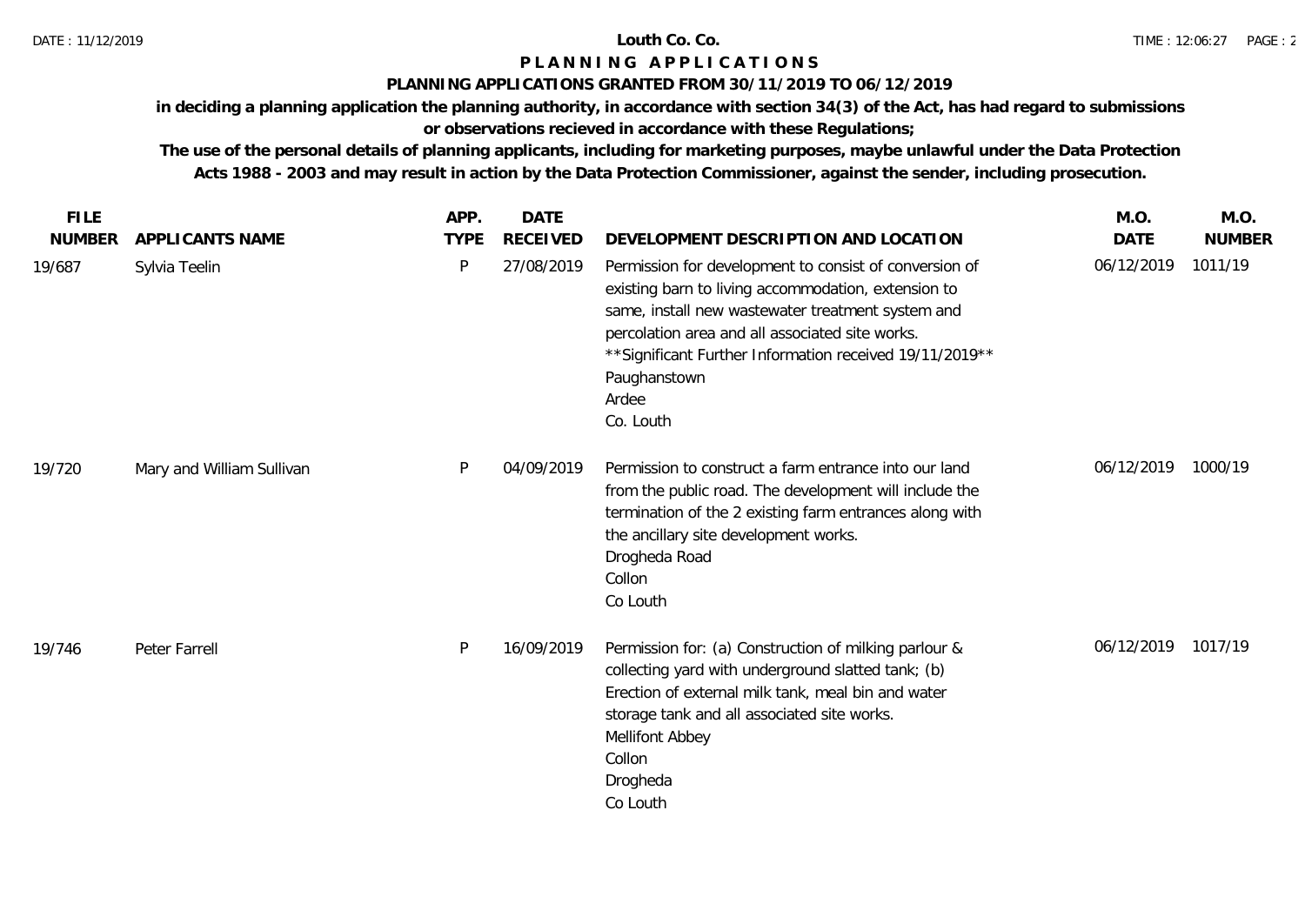## **PLANNING APPLICATIONS GRANTED FROM 30/11/2019 TO 06/12/2019**

**in deciding a planning application the planning authority, in accordance with section 34(3) of the Act, has had regard to submissions** 

**or observations recieved in accordance with these Regulations;**

| <b>FILE</b><br><b>NUMBER</b> | APPLICANTS NAME    | APP.<br><b>TYPE</b> | <b>DATE</b><br><b>RECEIVED</b> | DEVELOPMENT DESCRIPTION AND LOCATION                                                                                                                                                                                                                                                                                                                                                                                                                                                                                                                                                                                                                                                                                                                                                                                                                 | M.O.<br><b>DATE</b> | M.O.<br><b>NUMBER</b> |
|------------------------------|--------------------|---------------------|--------------------------------|------------------------------------------------------------------------------------------------------------------------------------------------------------------------------------------------------------------------------------------------------------------------------------------------------------------------------------------------------------------------------------------------------------------------------------------------------------------------------------------------------------------------------------------------------------------------------------------------------------------------------------------------------------------------------------------------------------------------------------------------------------------------------------------------------------------------------------------------------|---------------------|-----------------------|
| 19/752                       | Mark Goodman       | P                   | 17/09/2019                     | Permission for alteration to previously approved<br>development Reg. Ref. 18/224 on a Protected Structure.<br>The proposed alterations comprise the following: (i)<br>provision of 1 no. window and 1 no. set of sliding doors<br>on the southern elevation of the lower ground basement<br>floor level recreation room; (ii) extension of the lower<br>ground/basement floor level recreation room by 30sqm<br>with new space to be served by 1 no. set of sliding<br>doors; (iii) site landscaping works including the<br>regrading of garden levels outside lower ground floor<br>level recreation room to provide outdoor patio space; (iv)<br>all associated ancillary works necessary to facilitate the<br>development. ** Significant Further Information received<br>21/11/2019**<br>Sandymount House<br>Sandymount<br>Blackrock<br>Co Louth | 06/12/2019          | 1016/19               |
| 19/863                       | William Arrowsmith | P                   | 18/10/2019                     | Permission to make amendments to planning 17224 as<br>follows: alterations to elevations, additional space to first<br>floor, relocation of position of dwelling on site and<br>increase in site area, including all necessary site<br>development works.<br>Marlbog Road<br>Haggardstown<br>Dundalk<br>Co Louth                                                                                                                                                                                                                                                                                                                                                                                                                                                                                                                                     | 06/12/2019          | 1003/19               |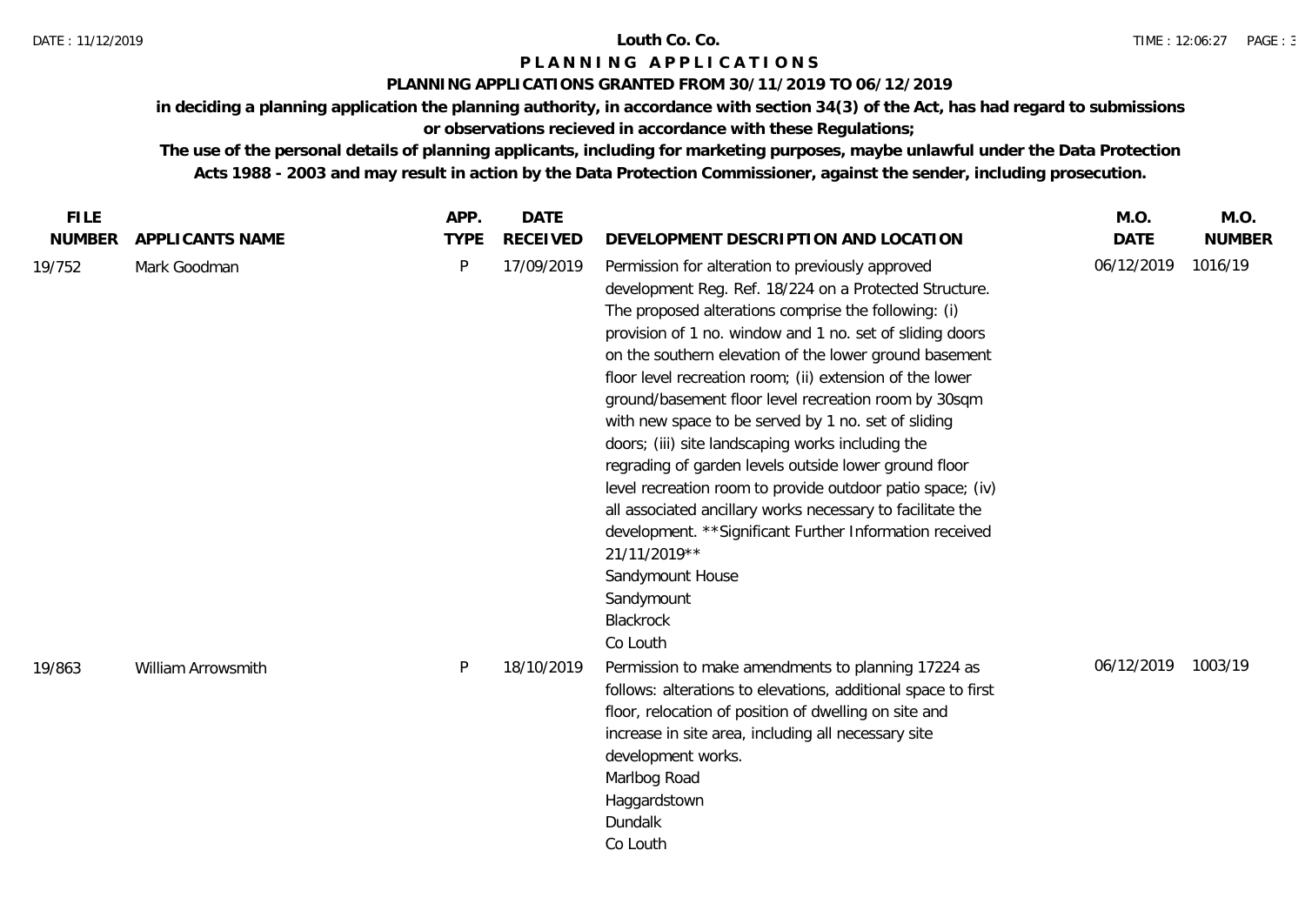### **PLANNING APPLICATIONS GRANTED FROM 30/11/2019 TO 06/12/2019**

**in deciding a planning application the planning authority, in accordance with section 34(3) of the Act, has had regard to submissions** 

# **or observations recieved in accordance with these Regulations;**

| <b>FILE</b>   |                                           | APP.        | <b>DATE</b>     |                                                                                                                                                                                                                                                                                                                                                                                                                                                                                                                                                                                                                                                                                                                                                                                | M.O.               | M.O.          |
|---------------|-------------------------------------------|-------------|-----------------|--------------------------------------------------------------------------------------------------------------------------------------------------------------------------------------------------------------------------------------------------------------------------------------------------------------------------------------------------------------------------------------------------------------------------------------------------------------------------------------------------------------------------------------------------------------------------------------------------------------------------------------------------------------------------------------------------------------------------------------------------------------------------------|--------------------|---------------|
| <b>NUMBER</b> | APPLICANTS NAME                           | <b>TYPE</b> | <b>RECEIVED</b> | DEVELOPMENT DESCRIPTION AND LOCATION                                                                                                                                                                                                                                                                                                                                                                                                                                                                                                                                                                                                                                                                                                                                           | <b>DATE</b>        | <b>NUMBER</b> |
| 19/865        | Shaun Esterhuizen                         | R           | 18/10/2019      | Permission for the extension of the first floor to the rear<br>to align with the ground floor rear wall and the building<br>of a new replacement garage and retention permission of<br>works previously carried out by former owners, this<br>includes the larger first floor footprint than previously<br>applied for, bathroom and storage areas.<br>Martoliver<br>27 Mount Avenue<br>Dundalk<br>Co Louth                                                                                                                                                                                                                                                                                                                                                                    | 06/12/2019         | 1009/19       |
| 19/884        | Davenzo Limited t/a Southside<br>Pharmacy | R           | 25/10/2019      | Retention permission for 1 no. projecting cruciform<br>pharmacy LED sign to the front of the premises,<br>demountable internal window display signage to the<br>same, 1 no. fixed window sign to the glazing above the<br>front door and 1 no. square sign to each end of the low<br>wall frontage to the car park (2 no. in total). SPLIT<br>DECISION 1. To Grant Retention Permission for the 1no.<br>projecting cruciform pharmacy LED sign, demountable<br>internal window display signage and 1no. fixed window<br>sign to glazing above front door. 2. To REFUSE Retention<br>Permission for the 2no. signs which are attached to the<br>low wall along the front boundary of the site.<br>Unit 1 Former Flogas Premises<br>Dublin Road<br>Stameen<br>Drogheda, Co Louth | 06/12/2019 1015/19 |               |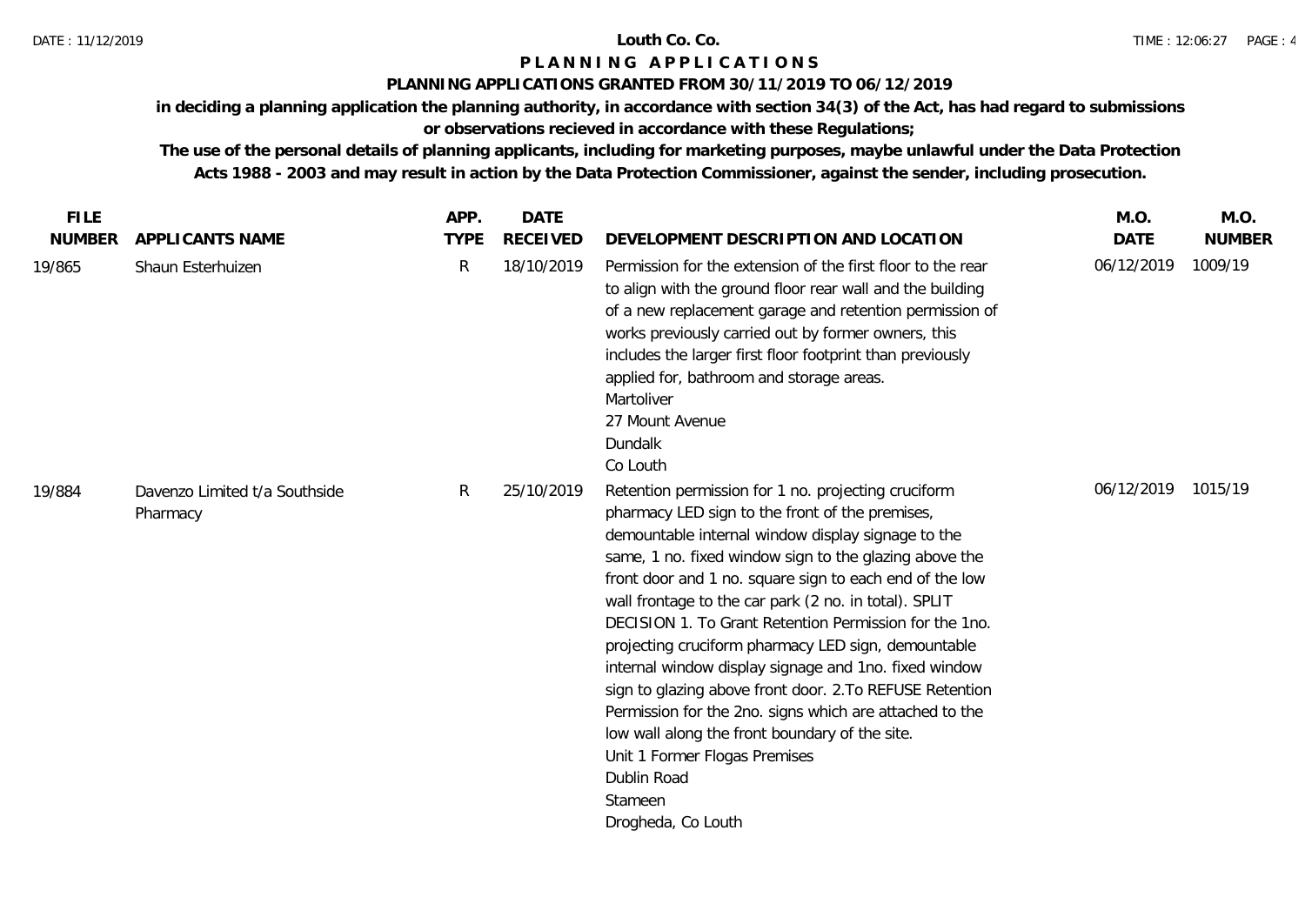### **PLANNING APPLICATIONS GRANTED FROM 30/11/2019 TO 06/12/2019**

**in deciding a planning application the planning authority, in accordance with section 34(3) of the Act, has had regard to submissions** 

# **or observations recieved in accordance with these Regulations;**

| <b>FILE</b>   |                      | APP.        | DATE            |                                                                                                                                                                                                                                                                                                                                                                                                                                                                                                                                                                                                                                                                                                                    | M.O.        | M.O.          |
|---------------|----------------------|-------------|-----------------|--------------------------------------------------------------------------------------------------------------------------------------------------------------------------------------------------------------------------------------------------------------------------------------------------------------------------------------------------------------------------------------------------------------------------------------------------------------------------------------------------------------------------------------------------------------------------------------------------------------------------------------------------------------------------------------------------------------------|-------------|---------------|
| <b>NUMBER</b> | APPLICANTS NAME      | <b>TYPE</b> | <b>RECEIVED</b> | DEVELOPMENT DESCRIPTION AND LOCATION                                                                                                                                                                                                                                                                                                                                                                                                                                                                                                                                                                                                                                                                               | <b>DATE</b> | <b>NUMBER</b> |
| 19/886        | Anatolijs Samulevics | P           | 25/10/2019      | Permission for a single storey utility room extension to<br>the side of the existing dwelling, a covered carport to the<br>side of existing dwelling, a side gate to replace existing<br>brick wall and new boundary fenestration to replace<br>existing garden boundary fencing including all associated<br>site development works. SPLIT DECISION: 1. To GRANT<br>Permission for a single storey utility room extension to<br>the side of the existing dwelling, a covered carport to the<br>side of existing dwelling, a side gate to replace existing<br>brick wall subject to the 5 conditions 2. To REFUSE<br>Permission for new front boundary fenestration to<br>replace existing garden boundary fencing. | 06/12/2019  | 1013/19       |
| 19/888        | Seamus Lambe         | R           | 25/10/2019      | 14 Garrybawn<br>Tom Bellew Avenue<br>Dundalk<br>Co Louth<br>Retention permission for an unauthorised development<br>consisting of a slatted underground effluent storage tank<br>and all associated site works.<br>Kilcurly<br>Dundalk<br>Co Louth                                                                                                                                                                                                                                                                                                                                                                                                                                                                 | 06/12/2019  | 1002/19       |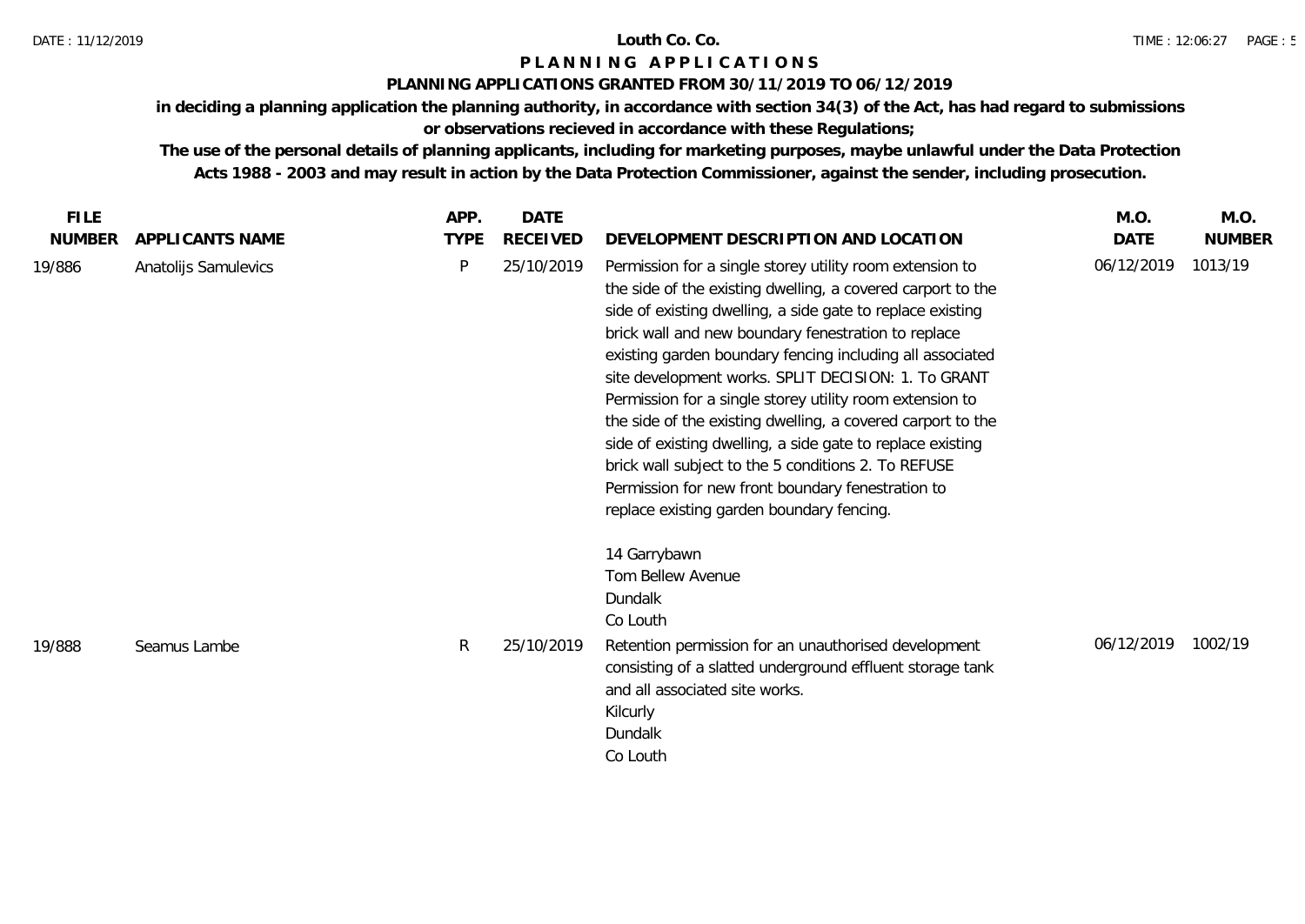## **PLANNING APPLICATIONS GRANTED FROM 30/11/2019 TO 06/12/2019**

**in deciding a planning application the planning authority, in accordance with section 34(3) of the Act, has had regard to submissions** 

# **or observations recieved in accordance with these Regulations;**

| <b>FILE</b>   |                                  | APP.        | <b>DATE</b>     |                                                                                                                                                                                                                                                                                                                                                                                                   | M.O.       | M.O.          |
|---------------|----------------------------------|-------------|-----------------|---------------------------------------------------------------------------------------------------------------------------------------------------------------------------------------------------------------------------------------------------------------------------------------------------------------------------------------------------------------------------------------------------|------------|---------------|
| <b>NUMBER</b> | APPLICANTS NAME                  | <b>TYPE</b> | <b>RECEIVED</b> | DEVELOPMENT DESCRIPTION AND LOCATION                                                                                                                                                                                                                                                                                                                                                              | DATE       | <b>NUMBER</b> |
| 19/894        | Tom & Gladys Eagleton            | E           | 29/10/2019      | EXTENSION OF DURATION OF 14/357: Permission for<br>development will consist of the change of use of the<br>existing building at ground floor, first floor & basement<br>level from retail to restaurant use, the erection of 2 no.<br>street canopies on the West Street frontage together with<br>all ancillary works<br>24 & 25 West Street<br>Corner of Stockwell Lane<br>Drogheda<br>Co Louth | 06/12/2019 | 999/19        |
| 19/898        | Reps of Desmond Williams         | R.          | 30/10/2019      | Retention permission for the infill front porch and bay<br>window formed at the front of the house<br>47 Highfield<br>Drogheda<br>Co Louth                                                                                                                                                                                                                                                        | 06/12/2019 | 1005/19       |
| 19/899        | Michael Leech, LPR of Liam Leech | R           | 30/10/2019      | Retention permission for the single storey domestic<br>garage at the side of house<br>31 Harmony Heights<br>Drogheda<br>Co Louth                                                                                                                                                                                                                                                                  | 06/12/2019 | 1005/19       |